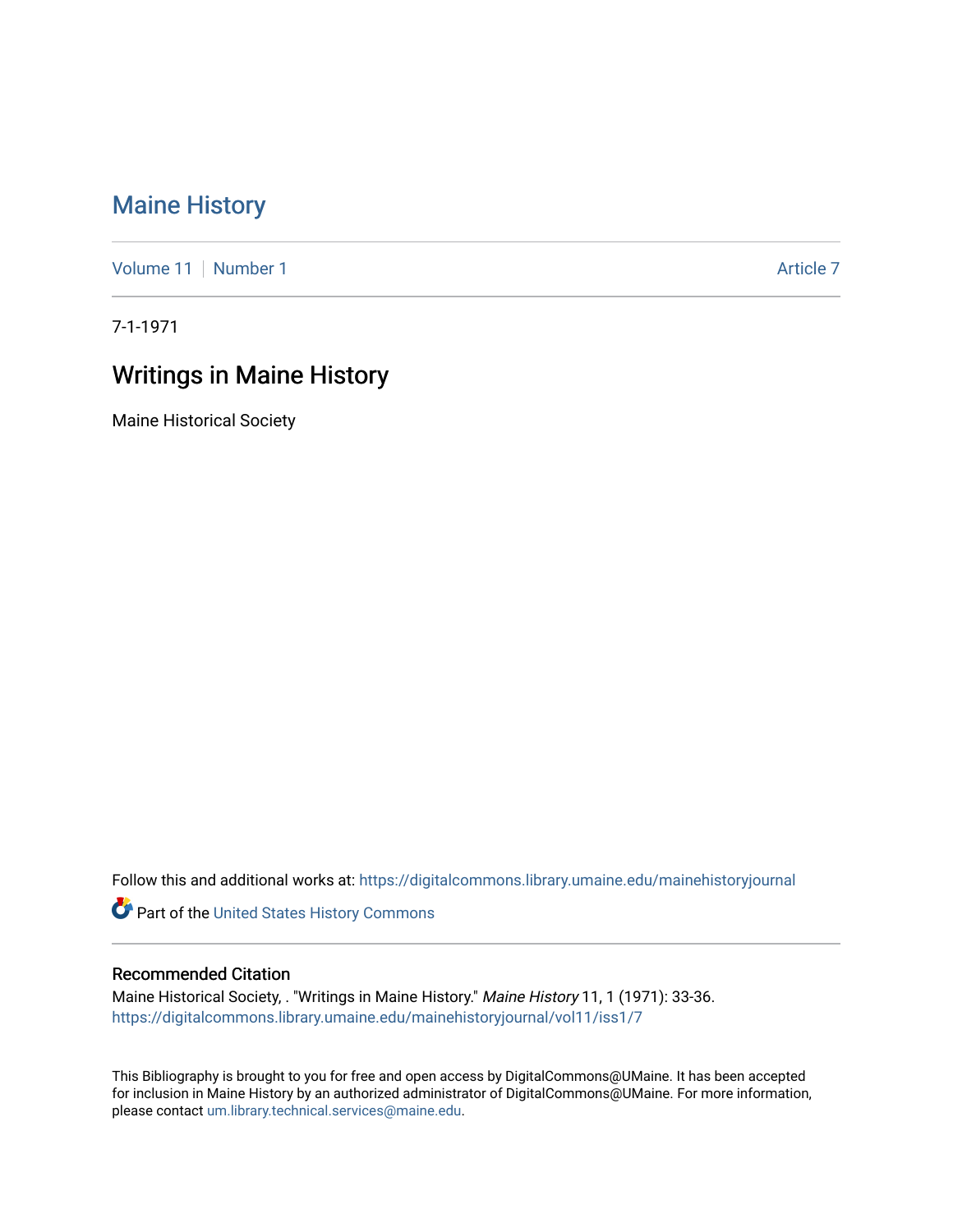## *WRITINGS IN MAINE HISTORE Periodicals and Newspapers*

ABBREVIATIONS: *AM* Antiques Magazine. *CLQ* Colby Library Quarterly. *DARM* Daughters of the American Revolution Magazine. *DEM* Down East Magazine. *FCAGR* French Canadian and Acadian Genealogical Review. *HNH* Historical New Hampshire. *LJM* Lewistpn Journal Magazine. *MT* Maine Times. *MA* Middleborough Antiquarian. *MN* Museum News. *NEHGR* New England Historical & Genealogical Recorder. *NEQ* New England Quarterly. *OTNE* Old-Time New England. All dates are 1971, unless otherwise noted.

ALLEN, JOSEPH. My affair with the J.T. Morse. [Steamer from Rockland-Bar Harbor] *DEM* June.

ALLEN, NEAL W. , JR. <sup>A</sup> Maine witch. [Sarah Keene of Kittery, Me.] *OTNE* January-March.

BASSETT, T. D. SEYMOUR. <sup>A</sup> list of New England bibliographies. *NEQ* June.

BRANIN, M. LELYN. The Lamson and Swasey pottery in Portland, Maine. *OTNE* January-March.

-----. The Winslow pottery in Portland, Maine. *OTNE* Spring. BUTLER, BEN & NATALIE. Serendipity and Franklin County wall

paintings. [The Rufus Porter school of painting] *LJM* May 1.

COLE, JOHN N. The selling of Maine...at \$30,000 an acre.[Lake Arrowhead Estates of Leisure Living Communities, Inc.] *MT* June 25-

COX, PETER W. The selling of Maine...D.E.D. style. *MT* July 16.

CURRIER, ISABEL. The Housels of Rangeley.[Mr. and Mrs. Dale Housel - Mrs. Housel is one of the world'<sup>s</sup> leading silhouette artists] *DEM* May.

- ------ . The golden glamor of Maine'<sup>s</sup> Swift River. [Panning for gold in Swift River] *DEM* June.
- -----. The inside story of Ruth Safford's art. *DEM* July.
- Folkways in dance by Maine'<sup>s</sup> Passamaquoddies. [Annual Passamaquoddy Dance Festival at Pleasant Point] *DEM* August.
- D.A.R. MAGAZINE. Marked graves of Revolutionary soldiers and patriots. *DARM* May.
- D'ENTREMONT, CLARENCE. New findings on the Melansons. [Includes the Melansons of Maine] *FCAGR* Winter, 1969.
- DOWN EAST MAGAZINE. When Maine moals meet. [Maine Obsolete Automobile League] *DEM* August.
- EDWARDS, HERBERT. Rachel Field of the Cranberry Isles. *DEM* August.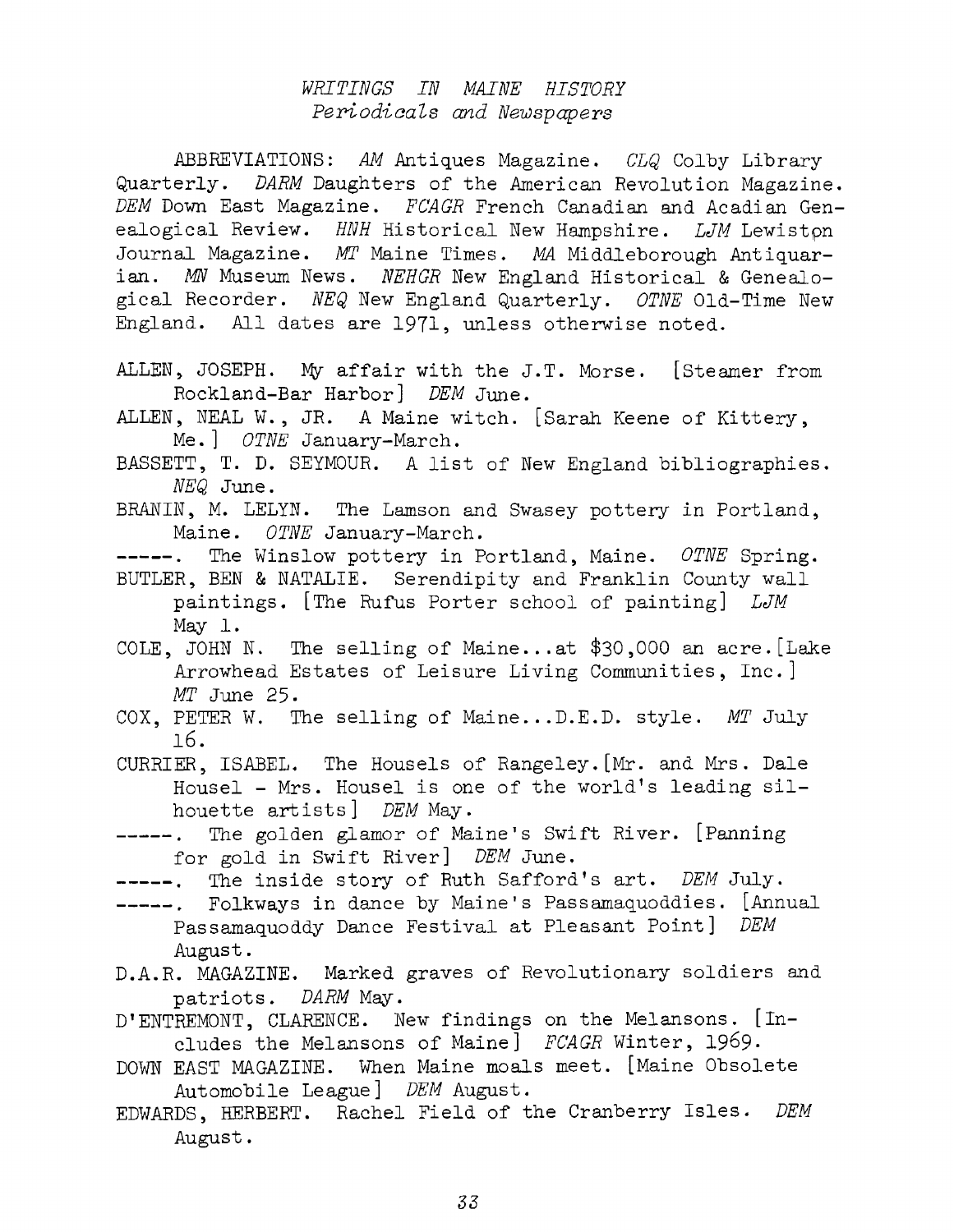ELLIOT, BOB. Trout fishing in Maine. *DEM* June. FAY, PAULINE. Blanche Heald Ellsworth, fashion artist. *DEM* August. FERRIS, LLOYD AND SUSAN. Gardening in Maine. [Complete section on organic gardening in Maine] MT April 23. FISHER, PEGGY. Portland: who leads it? What do they want? *MT* June 25. -----. Experiment in environmental education. [Center of Experimental Study at U. of M. Farmington] MT July 9. -----. Portland II: Clearance fever hits the city. *MT* July 9. FLYNN, CATHERINE & ROLSKY, ROBERT. Change comes slowly at the Penobscot County jail. *MT* April 30. FRANKLIN, HENRY H. Canoeing West Branch waters. [West Branch of the Penobscot River] *DEM* May. GASSMAN, JANET. Edna St. Vincent Millay: "Nobody'<sup>s</sup> own". *CLQ* June. GAUVIN, AIME. Foresters set a new course. [U. of M. School of Forestry] *MT* May 7. -----. Allagash - Wilderness waterway. *MT* June 4. G00LEY, WALTER R., JR. Maine'<sup>s</sup> forest seedling nursery. [Maine State Forest Nursery at Greenbush, Me.] *DEM* June. HATCH, FRANCIS W. Castine - historic gem of Penobscot Bay. *DEM* July. JACOBS, DONALD M. William Lloyd Garrison'<sup>s</sup> 'Liberator' and Boston's Blacks. *NEQ* June. JORDAN, ELOISE M. Dartmouth College has many Maine ties. *LJM* June 26. KIMBALL, E. G. Train trip for child was unforgetable adventure. [Train trip from Portland-Rumford Falls] *LJM* May 1. LABBIE, EDITH. Seldon T. Crafts' life has been music. LJM May  $8.$ ------What kind of luck for Minot man in silver rush? [Nicholas Atkinson of Minot, Me.] *LJM* May 22. -----. Our handsome new State of Maine Archives Building. *LJM* July 10. LANCASTER, LAURA. Lew Morrell was photographer who did pillow tops, *LJM* May 8. LANGLEY, LYNNE. Can the overheads be stopped? [Bangor Hydro Electric powerlines] *MT* May 1H. -----. The Natural Resources Council. MT June 4. LANGLEY, WILLIAM. Aroostook: "it'<sup>s</sup> all over for the potato farmer". *MT* June 25. Aroostook II- the farmers fight back. *MT* July 2. Maine Indians: net gain in five years - zero, [interview with Passamaquoddy Gov. John Stevens] *MT* July 2.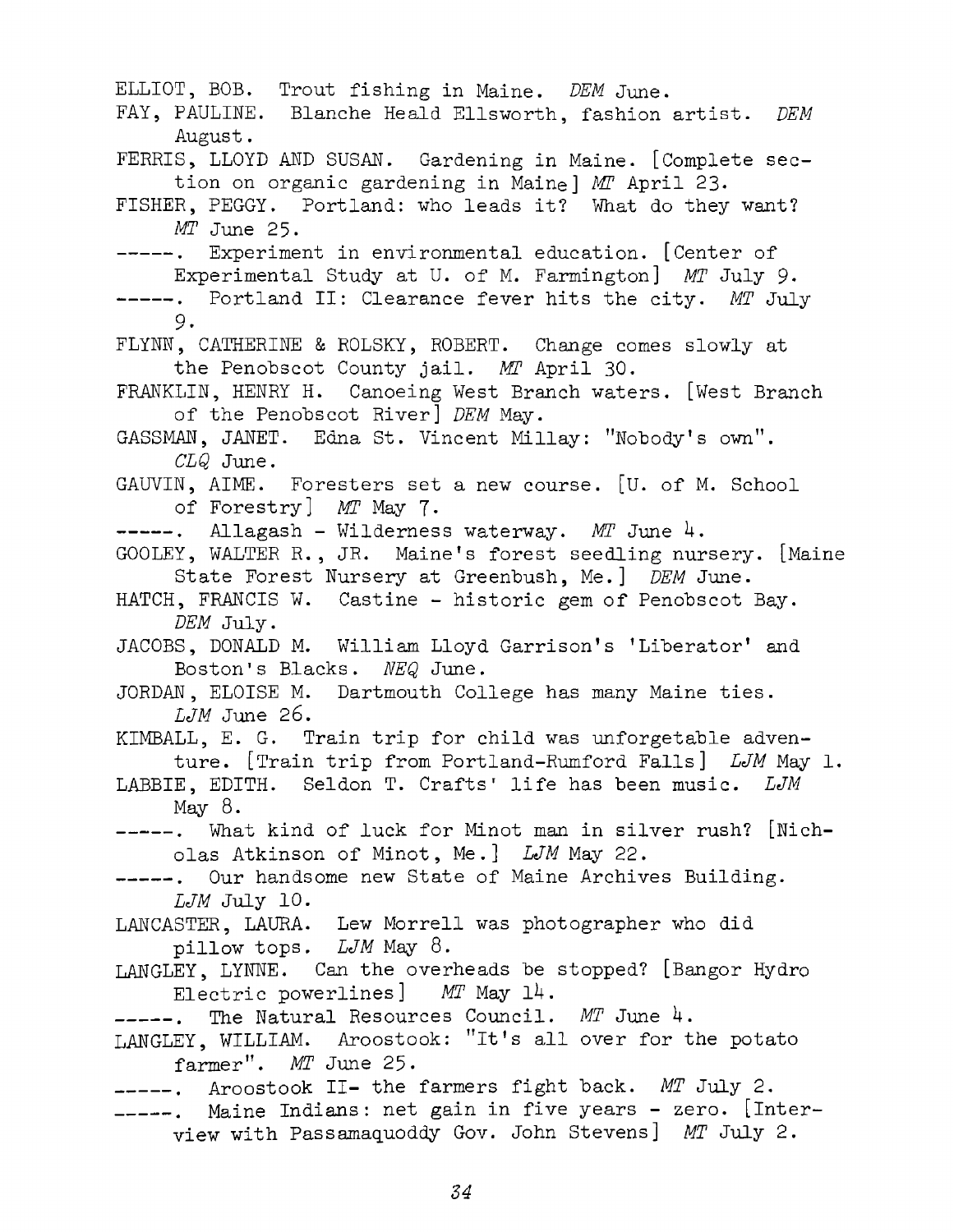LANGLEY, WILLIAM. Reorganization: the 105th's biggest surprise. *MT* July 9. LEWISTON JOURNAL MAGAZINE. Pillow has old Franco-American pix. [Historic Lewiston-Auburn pictures] *LJM* April 17. LYFORD, ELMORE B. The mighty little <sup>L</sup> and <sup>A</sup> Railroad. [Lewiston & Auburn Railway Co.] *LJM* April 24. MAINE TIMES. Maine under siege I, II, III. [A study of landdevelopment and use in Maine] *MT* May 7. ------ . Maine'<sup>s</sup> economy. [Entire issue devoted to it] *MT* May 28. ------ . Women in Maine. [Entire issue on this topic] *MT* June 18. MERRY, EDWIN D. Trees - biggest in the nation. [The biggest white pine in the nation at Abbot, Maine] *MT* July 16. MILLEY, JOHN C. Independence National Historical Park. *AM July.* MILLIKEN, HENRY. E.B. Mallet was Freeport'<sup>s</sup> benefactor. *LJM* June 5. PURINGTON, WILLIAM C. T. Albert Field, Brunswick watch maker. *LJM May* 29- RICHMOND, GLENN. Fitting out time: Wayfarer Marine, Camden, Maine. *DEM* June. SENNEMA, DAVID C. & CALL, NANCY B. Richard D. Collins. State Arts Councils and Museums. [Section of Maine State Commission on the Arts & Humanities] MW June. SHERMAN, REXFORD. The N.H. Grange 1873-1883. *HNH* Spring. SHETTLEWORTH, EARLE G., JR. Portland, Maine engravers of the 1820s. Part I. *OTNE* January-March. Part II. Spring. SKINNER, RALPH B. The true Dr. True'<sup>s</sup> Elixir story. *LJM* May 15. SKOGLUND, NANCY. Ossie Beal, Maine's most active lobsterman. *DEM* May. -----. South Paris bean hole bean festival. *DEM* August. SMITH, BEVERLY W. Mt. Vernon once busy town. *LJM* April 24. STOFLE, DON. Muskrat - A Maine cash crop. *MT* May 14. -----. Where is Maine's newest park? [Wolf's Neck in Freeport, Maine] *MT* May 21. -----. Portland's waterfront - a place for dreams. *MT* July 2. STURGES, FLORENCE. William Dean Howells, the author, wrote in Kittery. *LJM* June 19- TAKACH, STEVE. Birth of a Maine newspaper, "The Quoddy Tides." [New newspaper in Eastport, Me.] *DEM* May. TAYLOR, WILLIAM B. Indian artifacts of Titicut, Part VI. *MA* April. THRELFALL, JOHN B. A Colby family of Fryeburg, Maine. [Family line of Jacob Colby] *NEHGR* April.